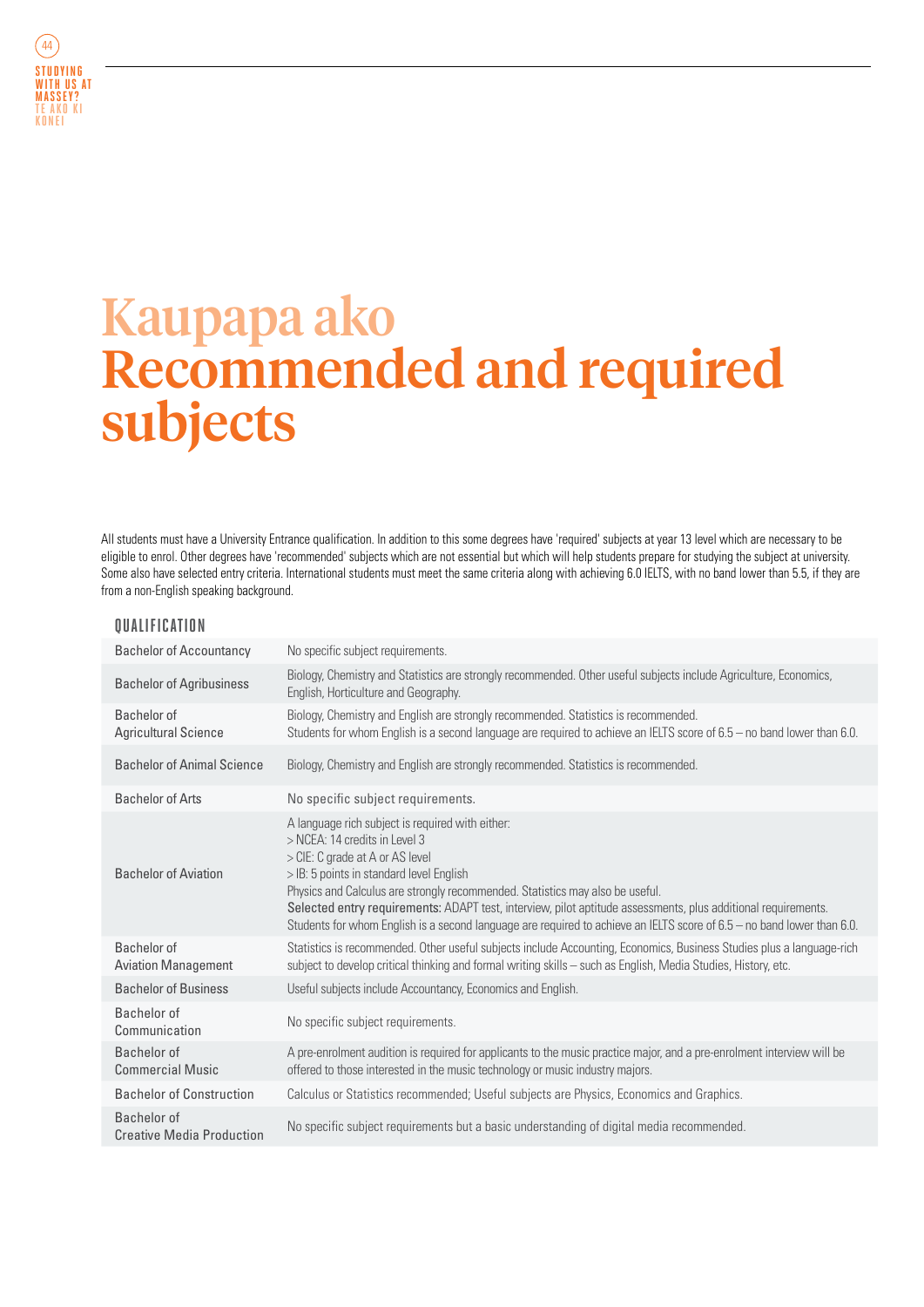## **QUALIFICATION**



| Bachelor of<br>Design with Honours                           | Selected entry requirements: Students who have been endorsed with Excellence in NCEA Level 2, including<br>excellence in an approved art, design or technology subject will be offered automatic entry to the BDes(Hons)<br>programme. This is subject to achieving University Entrance with 14 credits in an approved art, design or technology<br>subject at NCEA Level 3. Students who do not qualify under the automatic entry criteria will need to submit a<br>portfolio of work: see creative.massey.ac.nz<br>For students of the Cambridge International Examination system, automatic entry requires an AS grade A or B in<br>an approved art, design or technology subject. Entry would be confirmed once the student has achieved university<br>entrance.                                                                           |
|--------------------------------------------------------------|------------------------------------------------------------------------------------------------------------------------------------------------------------------------------------------------------------------------------------------------------------------------------------------------------------------------------------------------------------------------------------------------------------------------------------------------------------------------------------------------------------------------------------------------------------------------------------------------------------------------------------------------------------------------------------------------------------------------------------------------------------------------------------------------------------------------------------------------|
|                                                              | These requirements guarantee entry. Students who don't meet these will still be considered on a case by case                                                                                                                                                                                                                                                                                                                                                                                                                                                                                                                                                                                                                                                                                                                                   |
| <b>Bachelor of Engineering</b><br>with Honours               | basis.<br>> NCEA LEVEL 3: 16 credits in Mathematics (including standards 91577, 91578 and 91579); 16 credits in Physics<br>(including standards 91523, 91524 and 91526); plus (for Chemical and Bioprocess Engineering major only)<br>14 credits in Chemistry (including standards 91390, 91391 and 91392).<br>> CIE: a C grade at A Level in each of Mathematics and Physics, plus (for Chemical and Bioprocess Engineering<br>major only) a C grade at A Level in Chemistry. Excludes General Paper.<br>> IB: 29 points including 5 points at higher level in each of Mathematics and Physics, plus (for Chemical and<br>Bioprocess Engineering major only) 5 points at higher level Chemistry.                                                                                                                                              |
| <b>Bachelor of Fine Arts</b><br>with Honours                 | Selected entry requirements: Students who have been endorsed with Excellence in NCEA Level 2, including<br>excellence in an approved art, design or technology subject will be offered automatic entry to the BFA(Hons)<br>programme. This is subject to achieving University Entrance with 14 credits in an approved art, design or technology<br>subject at NCEA Level 3.<br>For students of the Cambridge International Examination system, automatic entry requires an AS grade A or B in<br>an approved art, design or technology subject. Entry would be confirmed once the student has achieved university<br>entrance.<br>Students who do not qualify under the automatic entry criteria will need to submit a portfolio of work:<br>see creative.massey.ac.nz<br>Fine Arts applicants are also asked to attend an informal interview. |
| <b>Bachelor</b> of<br><b>Food Technology</b><br>with Honours | These requirements guarantee entry. Students who don't meet these will still be considered on a case by case<br>basis.<br>> NCEA LEVEL 3: 16 credits in Mathematics (including standards 91577, 91578 and 91579); 16 credits in Physics<br>(including standards 91523, 91524 and 91526); plus 14 credits in Chemistry (including standards 91390, 91391 and<br>91392).<br>> CIE: a C grade at A Level in each of Mathematics and Physics, plus a C grade at A Level in Chemistry. Excludes<br>General Paper.<br>> IB: 29 points including 5 points at higher level in each of Mathematics and Physics, plus 5 points at higher level<br>Chemistry.                                                                                                                                                                                             |
| <b>Bachelor of Health Science</b>                            | No specific subject requirements.                                                                                                                                                                                                                                                                                                                                                                                                                                                                                                                                                                                                                                                                                                                                                                                                              |
| Bachelor of<br><b>Horticultural Science</b>                  | Biology, Chemistry and English are strongly recommended. Statistics is recommended.<br>Students for whom English is a second language are required to achieve an IELTS score of 6.5 - no band lower than 6.0.                                                                                                                                                                                                                                                                                                                                                                                                                                                                                                                                                                                                                                  |
| <b>Bachelor</b> of<br><b>Information Sciences</b>            | Calculus or Statistics is recommended.                                                                                                                                                                                                                                                                                                                                                                                                                                                                                                                                                                                                                                                                                                                                                                                                         |
| Bachelor of<br>Māori Visual Arts                             | Selected entry requirements: Students who have been endorsed with Excellence in NCEA Level 2, including<br>excellence in an approved art, design or technology subject will be offered automatic entry to the BMVA<br>programme. This is subject to achieving University Entrance with 14 credits in an approved art, design or technology<br>subject at NCEA Level 3.<br>For students of the Cambridge International Examination system, automatic entry requires an AS grade A or B in<br>an approved art, design or technology subject. Entry would be confirmed once the student has achieved university<br>entrance.<br>Students who do not qualify under the automatic entry criteria will need to submit a portfolio of work:<br>see creative.massey.ac.nz<br>MVA applicants are also asked to attend an informal interview.            |
| <b>Bachelor of Nursing</b>                                   | Selected entry requirements: a first aid certificate is required on admission, as well as a written<br>statement, referees, a CV, and a criminal record check.<br>Students for whom English is a second language are required to achieve an IELTS score of 6.5 on every band.                                                                                                                                                                                                                                                                                                                                                                                                                                                                                                                                                                  |
| Bachelor of Resource &<br><b>Environmental Planning</b>      | No specific subject requirements. Useful subjects include Geography, Design, Business, History, Māori Studies and<br>Science.                                                                                                                                                                                                                                                                                                                                                                                                                                                                                                                                                                                                                                                                                                                  |